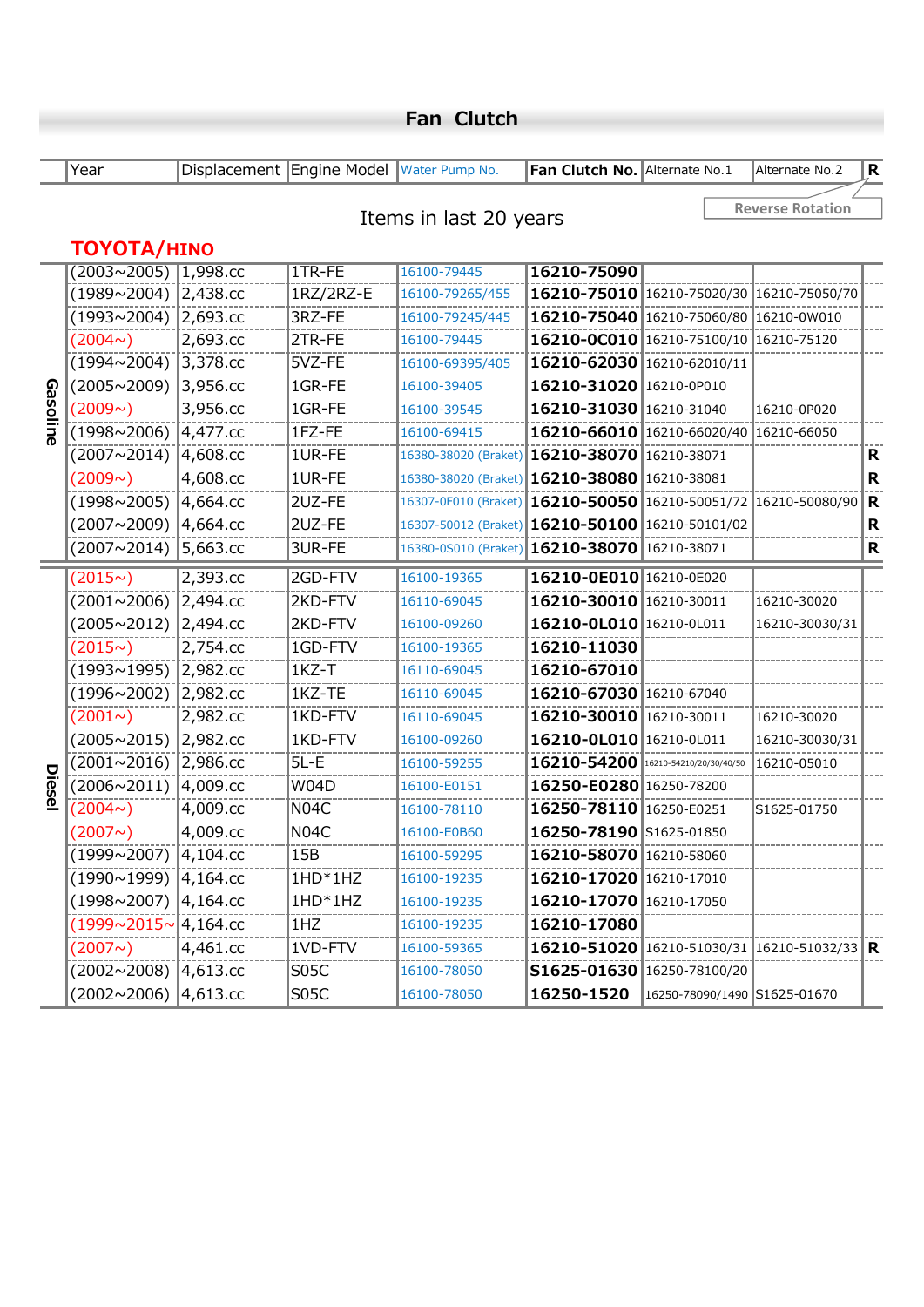|          | Year                 |             | Displacement Engine Model Water Pump No. |                                              | Fan Clutch No. Alternate No.1 | Alternate No.2          | $\mathsf{R}$ |
|----------|----------------------|-------------|------------------------------------------|----------------------------------------------|-------------------------------|-------------------------|--------------|
|          |                      |             |                                          | Items in last 20 years                       |                               | <b>Reverse Rotation</b> |              |
|          | <b>NISSAN</b>        |             |                                          |                                              |                               |                         |              |
|          | (2007)               | 1,998.cc    | QR20DE                                   | 21046-MA00A(Braket) 21082-VZ00A              |                               |                         |              |
|          | (2017)               | 1,998.cc    | QR20DE                                   | 21046-MA00A(Braket) 21082-VW011 21082-VW001  |                               |                         |              |
|          | $(1993 \times 2012)$ | 2,389.cc    | KA24E/DE                                 | 21010-86G00                                  | 21082-86G00 21082-86G0A       |                         |              |
|          | (2001~2006)          | 2,389.cc    | KA24DE                                   | 21010-VW125/26                               | 21082-VW011 21082-VW001       |                         |              |
|          | (2007)               | 2,488.cc    | QR25DE                                   | 21046-MA00A(Braket)                          | 21082-VZ00A                   |                         |              |
|          | (2017)               | 2,488.cc    | QR25DE                                   | 21046-MA00D(Braket) 21082-VW011 21082-VW001  |                               |                         |              |
|          | $(2005 \times 2018)$ | 2,488.cc    | QR25DE                                   | 21010-EA010                                  | 21082-EA000 21082-EA00A/1A    |                         | R            |
|          | (2014)               | 2,488.cc    | QR25DE                                   | 21010-4JM0A                                  | 21082-4JM1B 21082-4JM1A       | 21082-4JM0A             | R            |
| Gasoline | $(1985 \times 2002)$ | 2,825.cc    | <b>RD28</b>                              | 21010-81T25                                  | 21082-22J00 21082-22J01       | 21082-VB100             |              |
|          | $(1995 \times 2002)$ | 3,274.cc    | VG33E                                    | 21010-0W002                                  | 21082-0W000 21082-0W00A       |                         |              |
|          | $(1996 \times 2004)$ | 3,498.cc    | VQ35DE                                   | 21046-4W000(Braket) 21082-6P003 21082-6P00A  |                               |                         |              |
|          | $(2005 \times 2018)$ | 3,954.cc    | VQ40DE                                   | 21046-EA200(Braket) 21082-EA200 21082-ZK70A  |                               |                         | $\mathbf R$  |
|          | (1996~2001)          | $4,130$ .cc | VH41DE                                   | 21010-1P127                                  | 21082-6P003 21082-6P00A       |                         |              |
|          | $(1999 \times 2011)$ | 4,479.cc    | <b>TB45E/S</b>                           | 21010-VB025                                  | 21082-37J00 21082-37J0A       |                         |              |
|          | (2012~2013)          | 4,479.cc    | TB45E                                    | 21010-VB025                                  | 21082-WK200                   |                         |              |
|          | (2001~2012)          | 4,758.cc    | TB48DE                                   | 21010-VC225                                  | 21082-VC200 21082-VC20A       |                         |              |
|          | $(2004 \times 2016)$ | 5,552.cc    | VK56DE                                   | 21046-7S000 (Braket) 21082-7S00A 21082-7S001 |                               |                         | R            |
|          | (2010)               | 5,552.cc    | VK56VD                                   | 21046-1LA0A (Braket) 21082-5X20A (N/A)       |                               |                         |              |
|          | (2014 <sup>o</sup> ) | 2,298.cc    | <b>YS23(M9T)</b>                         | 21010-00Q2H                                  | 21082-4JA0D 21082-4JA0A/0B    |                         |              |
|          | (1997~2010)          | 2,488.cc    | YD25DDT/DDTi 21010-VK525                 |                                              | 21082-VB100 21082-VB10A       |                         |              |
|          | (2007~2008)          | 2,488.cc    | YD25DDTi                                 | 21010-EB70A                                  | 21082-EB70A                   |                         |              |
|          | (2007~2011)          | 2,488.cc    | YD25DDTi (High Power)                    | 21010-EB70A                                  | 21082-EB70B 21082-EB70C       |                         |              |
| Diesel   | (2010)               | 2,488.cc    | YD25DDTi (Mid Power)                     | 21010-5X00D                                  | 21082-EB30A 21082-LC10A       |                         |              |
|          | (2007)               | 2,953.cc    | ZD30DDTi                                 | B1010-MA70A                                  | 21082-VS40A 21082-2D80A       | 21082-MA70C/D           |              |
|          | (2007)               | 2,953.cc    | ZD30DDTi                                 | 21010-VZ20A                                  | 21082-VZ20A                   |                         |              |
|          | $(2011\sim)$         | 2,998.cc    | 4P10                                     | MK667228                                     | ME418337                      |                         |              |
|          | (1999)               | 4,169.cc    | <b>TD42T</b>                             | 21010-34T28                                  | 21082-1Y400 21082-1Y40A       |                         |              |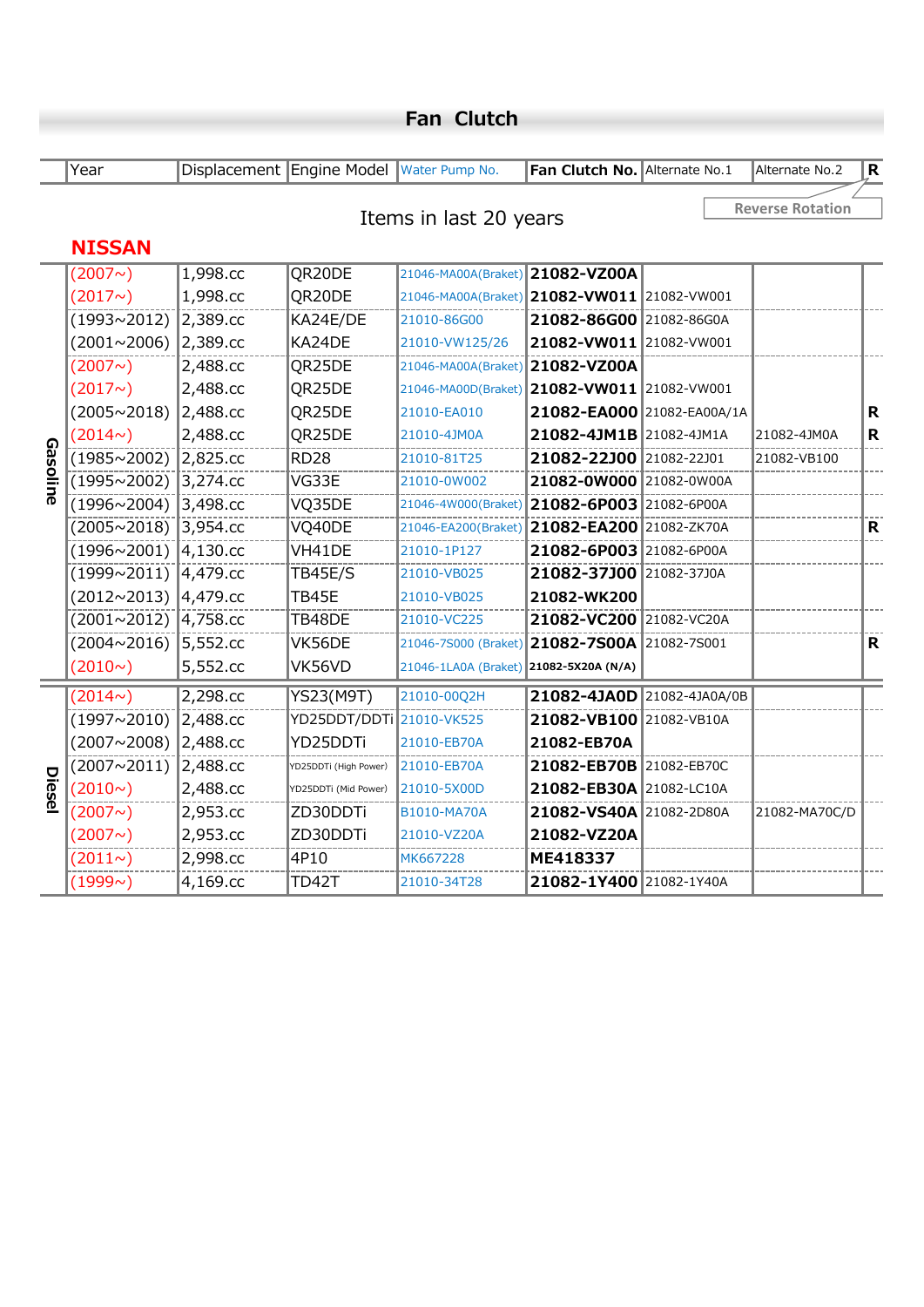|          | Year                   |              | Displacement Engine Model Water Pump No. |                           | Fan Clutch No. Alternate No.1 |             | Alternate No.2          | $\mathbf R$ |
|----------|------------------------|--------------|------------------------------------------|---------------------------|-------------------------------|-------------|-------------------------|-------------|
|          |                        |              |                                          | Items in last 20 years    |                               |             | <b>Reverse Rotation</b> |             |
|          | <b>MITSUBISHI/FUSO</b> |              |                                          |                           |                               |             |                         |             |
|          | $(1997~2018)$ 1,997.cc |              | 4G63                                     |                           | MD361311                      |             |                         |             |
|          | (1987~2006)            | 1,997.cc     | 4G63                                     | MD972934                  | MD317679                      | MD326227    |                         |             |
|          | (1997~2007) 2,351.cc   |              | 4G64                                     | MD972934                  | MD317679                      | MD326227    |                         |             |
|          | (2008 <sub>o</sub> )   | 2,379.cc     | 4G69                                     | 1320A072                  | MN155777                      | 1320A026    |                         |             |
|          | $(1993 \times 2002)$   | $ 2,972$ .cc | 6G72                                     | MD972004                  | MD106546                      | MD142419    | MD050472                |             |
| Gasoline | (1994∼1996) 2,972.cc   |              | 6G72                                     | MD972004                  | MD303502                      |             |                         |             |
|          | (1997~2002)            | 2,972.cc     | 6G72                                     | MD979169                  | MD335271                      |             |                         |             |
|          | $(1996 \times 2001)$   | 2,972.cc     | 6G72                                     | MD974999                  | MD331586                      | MD331638    |                         |             |
|          | (1994~1996)            | 3,500.cc     | 6G74                                     | MD972440                  | MD303502                      |             |                         |             |
|          | $(1996 \times 2003)$   | 3,500.cc     | 6G74                                     | MD972440                  | MD334660                      | MN119786    |                         |             |
|          | $(2006 \times 2010)$   | 3,500.cc     | 6G74                                     | MD979171                  | 1320A019                      | 1320A022    |                         | $\mathbf R$ |
|          | $(2000 \sim)$          | 3,827.cc     | 6G75                                     | MD979171                  | MD356867                      | MN176301    | 1320A055                | $\mathbf R$ |
|          | $(1987~2001)$ 2,477.cc |              | 4D56                                     | MD972001                  | MD106546                      | MD050472    |                         |             |
|          | (1996∼2007) 2,477.cc   |              | 4D56                                     | MD974999                  | MD331586                      | MD331638/39 |                         |             |
|          | (2000~2006) 2,477.cc   |              | 4D56                                     | MD977954                  | MD365913                      |             |                         |             |
|          | (2005)                 | $2,477$ .cc  | 4D56 (w/Turbo) 1320A045                  |                           | 1320A009                      | 1320A032    | 1320A051                |             |
|          | (2005~2007)            | 2,477.cc     | 4D56 (w/o Turbo) MD974748                |                           | 1320A011                      |             |                         |             |
|          |                        | 2,835.cc     | 4M40                                     | ME996792                  | ME298566                      | ME299217    |                         |             |
|          | (1996~2007)            | 2,835.cc     | 4M40                                     | ME993473                  | ME201754                      | ME202147    |                         |             |
| Diesel   | (2007~2009)            | 2,835.cc     | 4M40                                     | ME993473                  | ME298543                      |             |                         |             |
|          | $(2006 \times 2011)$   | 2,977.cc     | 4M42                                     |                           | ME412758                      | ME402555    |                         |             |
|          | (2011)                 | 2,998.cc     | 4P10                                     | MK667228                  | ME418337                      |             |                         |             |
|          | $(2000 \times 2006)$   | 3,200.cc     | 4M41                                     | ME993473                  | ME298543                      |             |                         |             |
|          | (2006)                 | 3,200.cc     | 4M41                                     | 1300A074/102              | 1320A010                      | 1320A033    |                         |             |
|          |                        | 3,907.cc     | 4D34T                                    |                           | ME013492                      | ML242321    |                         |             |
|          | (1998)                 | 4,899.cc     | 4M50                                     | <b>Braket(Fan Pulley)</b> | ME408612                      | ME411658    |                         |             |
|          | (2007)                 | 5,249.cc     | 4M51                                     | <b>Braket(Fan Pulley)</b> | ME240908                      |             |                         |             |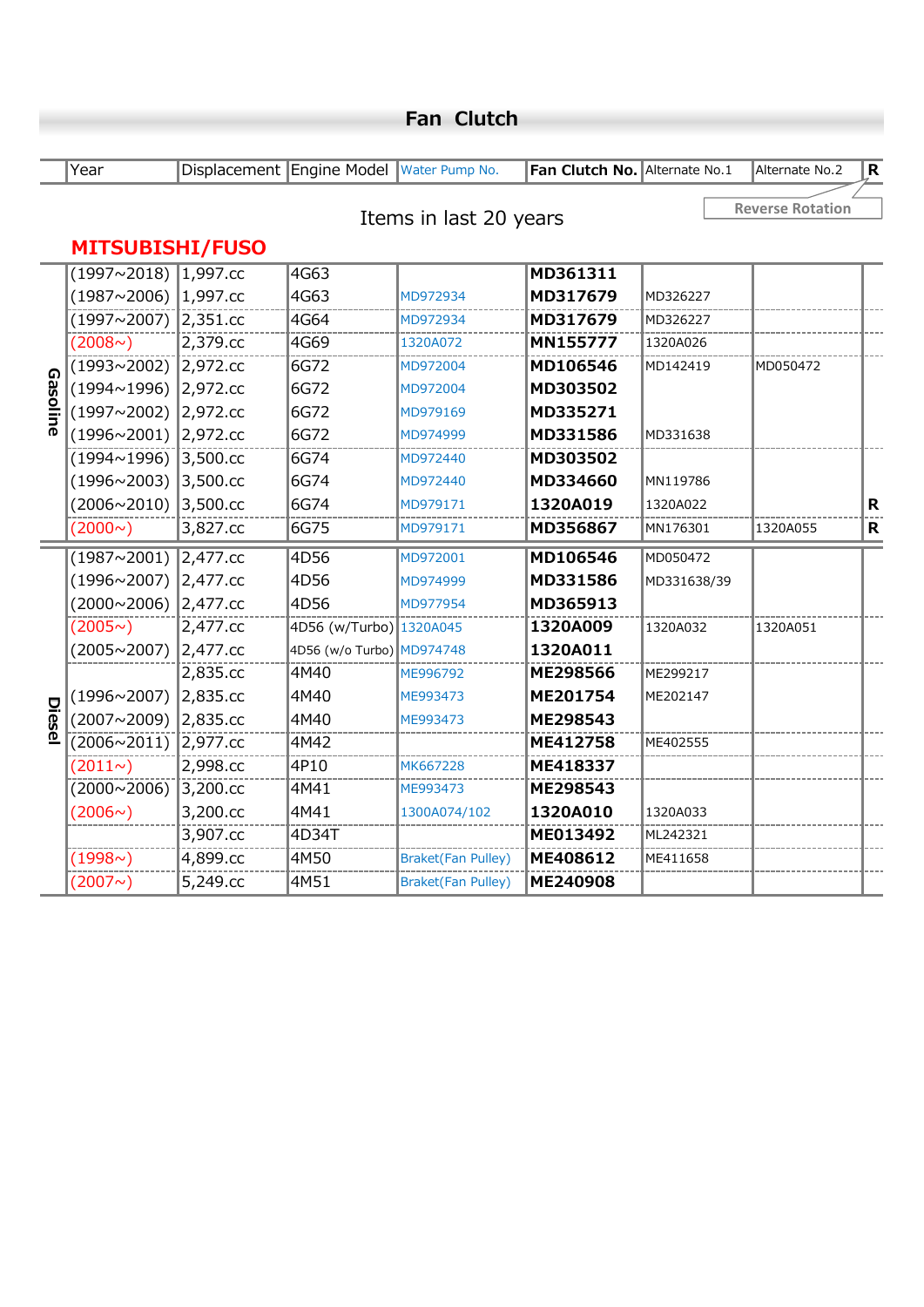|          | Year                 |              | Displacement Engine Model Water Pump No. |                        | Fan Clutch No. Alternate No.1        |                        | Alternate No.2          | R |
|----------|----------------------|--------------|------------------------------------------|------------------------|--------------------------------------|------------------------|-------------------------|---|
|          | <b>ISUZU</b>         |              |                                          | Items in last 20 years |                                      |                        | <b>Reverse Rotation</b> |   |
|          | $(2006\sim)$         | 2,200.CC     | 22LE/C22NE                               |                        | 8-94412-030-0                        |                        |                         |   |
|          | $(1993 \times 2002)$ | $ 3,165$ .cc | 6VD1                                     |                        | 8-97349-761-0 8-97329-954-0          |                        |                         | R |
| Gasoline | (1998~2004)          | 3,494.cc     | 6VE1                                     |                        | 8-97349-761-0 8-97329-954-0          |                        |                         | R |
|          | (2003)               | 2,499.cc     | 4JA1                                     |                        | 8-97302-291-0                        |                        |                         |   |
|          | $(1996\sim)$         | 2,499.cc     | 4JA1                                     |                        | 8-94311-257-0                        |                        |                         |   |
|          | $(2014\sim)$         | 2,499.cc     | 4JK1                                     |                        | 8-98119-213-1                        |                        |                         |   |
|          | $(2006\sim)$         | 2,499.cc     | 14JK1                                    |                        | 8-97944-149-1                        |                        |                         |   |
|          | (1999)               | 2,771.cc     | 4JB1                                     |                        | 8-97129-735-0 8-97129-736-0          |                        | 8-97129-769-0           |   |
|          | (2006~2010) 2,999.cc |              | 4JJ1                                     |                        | 8-97944-149-1                        |                        |                         |   |
|          | (2014 <sup>o</sup> ) | 2,999.cc     | 4JJ1                                     |                        | 8-98119-213-1                        |                        |                         |   |
|          | $(2006\sim)$         | 2,999.cc     | 4JJ1                                     |                        | 8-98024-684-0                        |                        |                         |   |
|          | (2015)               | 2,999.cc     | 4JJ1                                     |                        | 8-98186-286-0                        |                        |                         |   |
|          | (2003)               | 2,999.cc     | 4JH1                                     |                        | 8-97302-291-0                        |                        |                         |   |
| Diesel   | $(2001\sim)$         | 2,999.cc     | 4JH1                                     |                        | 8-97129-736-0 8-97129-735-0          |                        | 8-97129-769-0           |   |
|          | (1998)               | 3,059.cc     | 4JG2                                     |                        | 8-97129-735-0 8-97129-736-0          |                        | 8-97129-769-0           |   |
|          | (1998)               | 4,334.cc     | 4HF1                                     |                        | 8-97129-738-0 8-97129-737-0          |                        |                         |   |
|          | (1998)               | 4,570.cc     | 4HG1                                     |                        | 8-97139-299-0                        |                        |                         |   |
|          | (1998)               | 4,751.cc     | 4HE1                                     |                        | 8-97139-299-0                        |                        |                         |   |
|          | (1998)               | 4,751.cc     | 4HE1                                     |                        | 8-97148-797-0 5-13662-012-1 w/o F.B. |                        |                         |   |
|          | (2002)               | 4,777.cc     | 4HL1                                     |                        | 8-97330-208-0                        |                        |                         |   |
|          |                      | 4,985.cc     | 4HJ1                                     |                        | 8-97330-208-0                        |                        |                         |   |
|          | (2004 <sub>o</sub> ) | 5,193.cc     | 4HK1                                     |                        | 8-97367-382-0 8-97329-394-1 w/o F.B. |                        |                         |   |
|          | (2007)               | 5,193.cc     | 4HK1                                     |                        | 8-98019-743-0 8-98158-388-0          |                        | 8-98190-148-1 w/o F.B.  |   |
|          |                      |              |                                          |                        |                                      | 8-98003-191-0 w/o F.B. |                         |   |

### **MAZDA**

|        | (1989∼1994)  1,998.cc         | FE.                            | 8AG1-15-010B                                 | <b>IFE65-23-907</b>             |              |              |  |
|--------|-------------------------------|--------------------------------|----------------------------------------------|---------------------------------|--------------|--------------|--|
|        | (1989~2002) 2,200.cc          | IF2                            | 8AK1-15-010A                                 | <b>IFE66-23-907</b>             | F82A-15-150A |              |  |
| ഹ      | (2002∼2006)  2,200.cc         | F2 (G.C.C)                     | 8AK1-15-010A                                 | F21E-15-150                     |              |              |  |
| ilosa  | (2002∼2006)  2,200.cc         | F2 (GEN*ECU*COL) 8AK1-15-010A  |                                              | IFE66-23-907                    | F82A-15-150A |              |  |
|        | (2006∼2011)  2,200.cc         | $F2E$ (G.C.C)                  | FEMJ-15-100                                  | <b>IF21E-15-150</b>             |              |              |  |
| ine    | (2006∼2011)  2,200.cc         | F2E (GEN*ECU*COL) FEMJ-15-100  |                                              | <b>IFE66-23-907</b>             | F82A-15-150A |              |  |
|        | $(1990 \times 2011)$ 2,600.cc | G6-E (Radi.STD.) 8AL1-15-010C  |                                              | <b>G607-15-150A G503-15-150</b> |              | G601-15-150A |  |
|        | $(2005~2011)$ 2,600.cc        | G6-E (Radi.Heavy) 8AL1-15-010C |                                              | $ G683 - 15 - 150 $             |              |              |  |
| $\Box$ | (1997∼2004)  2,499.cc         | IWL-T                          | <b>I</b> WL81-15-100C                        | WL21-15-150 WL61-15-150         |              | WL81-15-150A |  |
| esel   | (2006∼2011)  2,499.cc         |                                | MZR-CD (G5/WLC) WL81-15-100A/C/D WE01-15-150 |                                 |              |              |  |
|        | (2006∼2011)  2,953.cc         |                                | MZR-CD (WEC) WL81-15-100A/C/D WE01-15-150    |                                 |              |              |  |